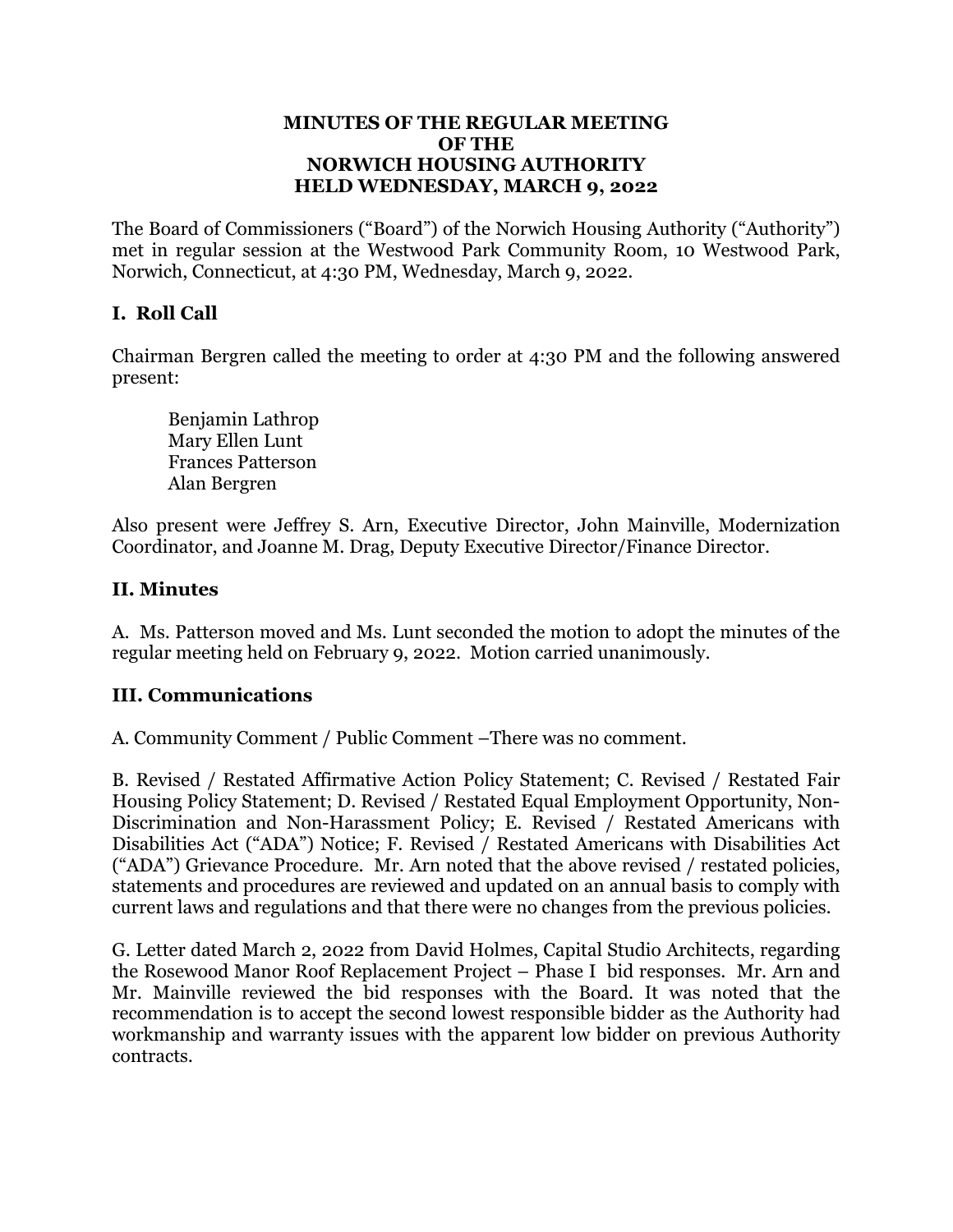### **Minutes of the Norwich Housing Authority – March 9, 2022 page 2**

Ms. Patterson moved and Ms. Lunt seconded the motion to receive communications B. through G. Motion carried unanimously.

### **IV. Report of the Executive Director**

A. Bills – Ms. Patterson moved and Ms. Lunt seconded the motion to approve the bills for February 2022. Motion carried unanimously.

B. Vacancy Reports – Mr. Arn noted that the Authority had 32 vacancies as of March 1, 2022.

C. Modernization Report - John Mainville, Modernization Coordinator, prepared the report. Mr. Arn and Mr. Mainville reviewed the same with the Board. The bid opening for the Rosewood Manor Roof/Gutter replacement project – Phase I took place on February 10<sup>th</sup>. The bids were reviewed and the recommendation from David Holmes, Capital Studio Architects, is to contract with JJS Universal Construction Company who is the second lowest responsible bidder. The Authority has had previously contracts with this company and has been very satisfied with the quality of their work. The low bidder was disqualified based on a prior unsatisfactory roofing contract with the Authority. This project will be funded from Community Development Block Grant PY 47 funds and State Elderly – Rosewood Manor reserves. An application for Community Development Block Grant PY 48 funds has been submitted for Phase II of the Rosewood Manor Roof/Gutter replacement project. After soliciting three (3) quotes for laundry facilities service for Westwood Park–Dorsey Building, Eastwood Court, Schwartz Manor and Rosewood Manor, the recommendation is to enter into an agreement with Launderama, LLC. Capital Studio Architects are working on the plans and specifications to upgrade the Dorsey Building elevator. This project will be funded from the Federal 2022 Capital Fund Program. A grant application had been submitted for the Sunset Park renovation project and a reduced scope of work cost estimate has been compiled. A conference call with CHFA and DOH took place on January 19th. A call from CHFA on March 1st invited the Authority to submit a new application which CHFA will submit to the State of Connecticut Bond Commission for review and approval.

D. Housing Choice Voucher Portfolio Reports - As of March 1, 2022, the total portfolio was 475 Housing Choice Vouchers. Mr. Arn noted that he is developing a Memorandum of Understanding (MOU) with City of New London to expand the Authority's jurisdiction into New London so that voucher holders will be able to widen their search for an appropriate rental unit. The New London Housing Authority does not have a housing choice voucher program. He has also requested from HUD third party approval to begin the process of project basing vouchers in the Authority's State Elderly, Moderate and Affordable units.

E. Procurement Log – Mr. Arn noted the following item was listed on the Procurement Log: Behavioral Health Connecticut, LLC regarding the renewal of the Employee Assistance Program.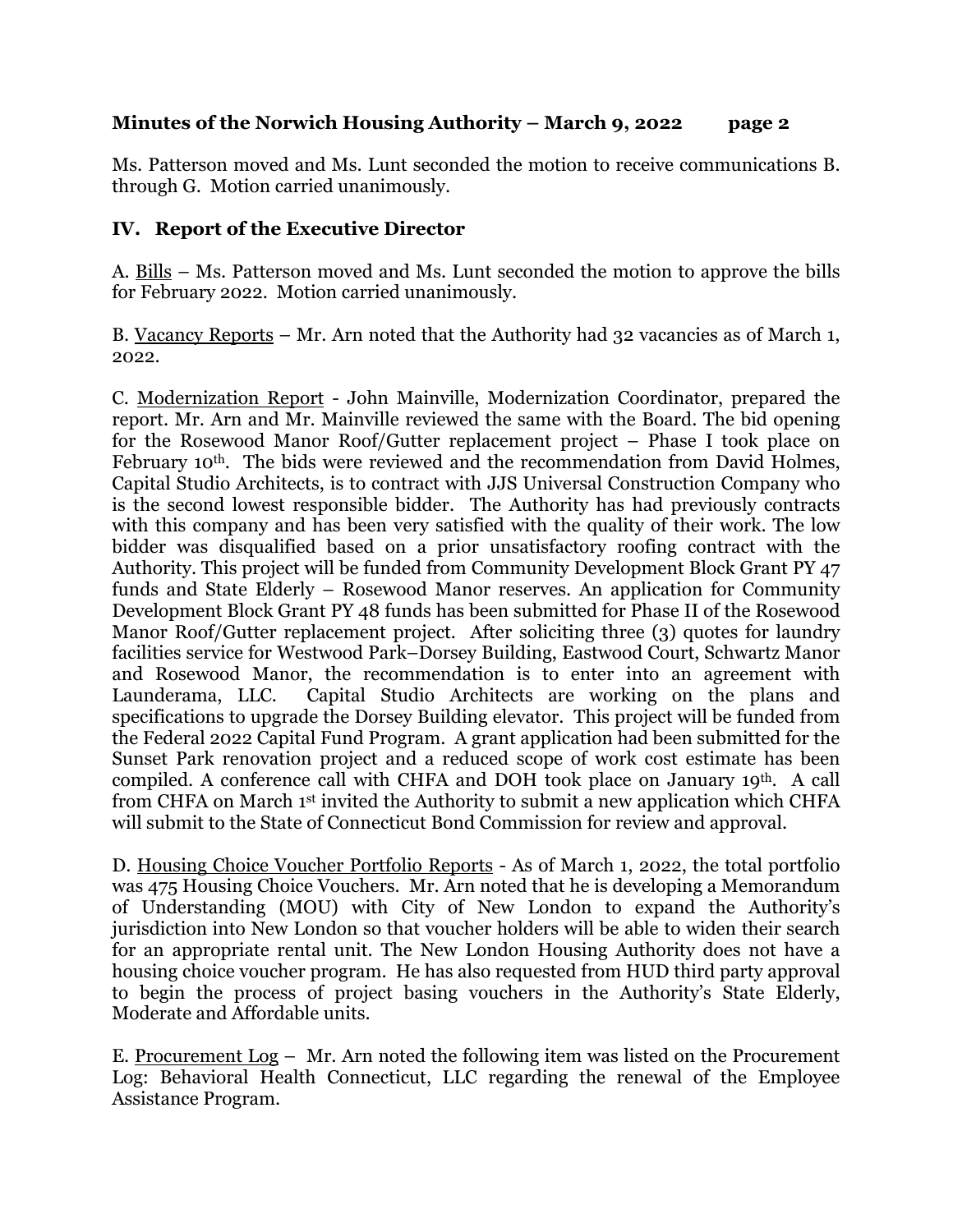### **Minutes of the Norwich Housing Authority – March 9, 2022 page 3**

F. Other items – None.

Ms. Patterson moved and Ms. Lunt seconded the motion to receive items B. through E. above. Motion carried unanimously.

## **V. Unfinished Business**

None.

## **VI. New Business**

A. Ms. Patterson moved to adopt Resolution R-22-03-1601 regarding a pay increase for nonunion employees effective April 1, 2022. Ms. Lunt seconded the motion.

Roll call vote:

Ayes – Lathrop, Lunt, Patterson, Bergren Nays - None

Motion carried unanimously.

B. Ms. Lunt moved to adopt Resolution R-22-03-1602 reaffirming/restating the Authority's Affirmative Action Policy Statement, Fair Housing Policy Statement, Equal Employment Opportunity, Non-Discrimination and Non-Harassment Policy, Americans with Disabilities Act Notice and Americans with Disabilities Act Grievance Procedure. Ms. Patterson seconded the motion.

Roll call vote:

Ayes – Lathrop, Lunt, Patterson, Bergren Nays - None

Motion carried unanimously.

C. Ms. Lunt moved to adopt Resolution R-22-03-1603 to enter into an agreement for laundry facility services with Launderama, LLC, for Eastwood Court, Westwood Park – Dorsey Building, Schwartz Manor and Rosewood Manor. Ms. Patterson seconded the motion.

Roll call vote:

Ayes – Lathrop, Lunt, Patterson, Bergren Nays - None

Motion carried unanimously.